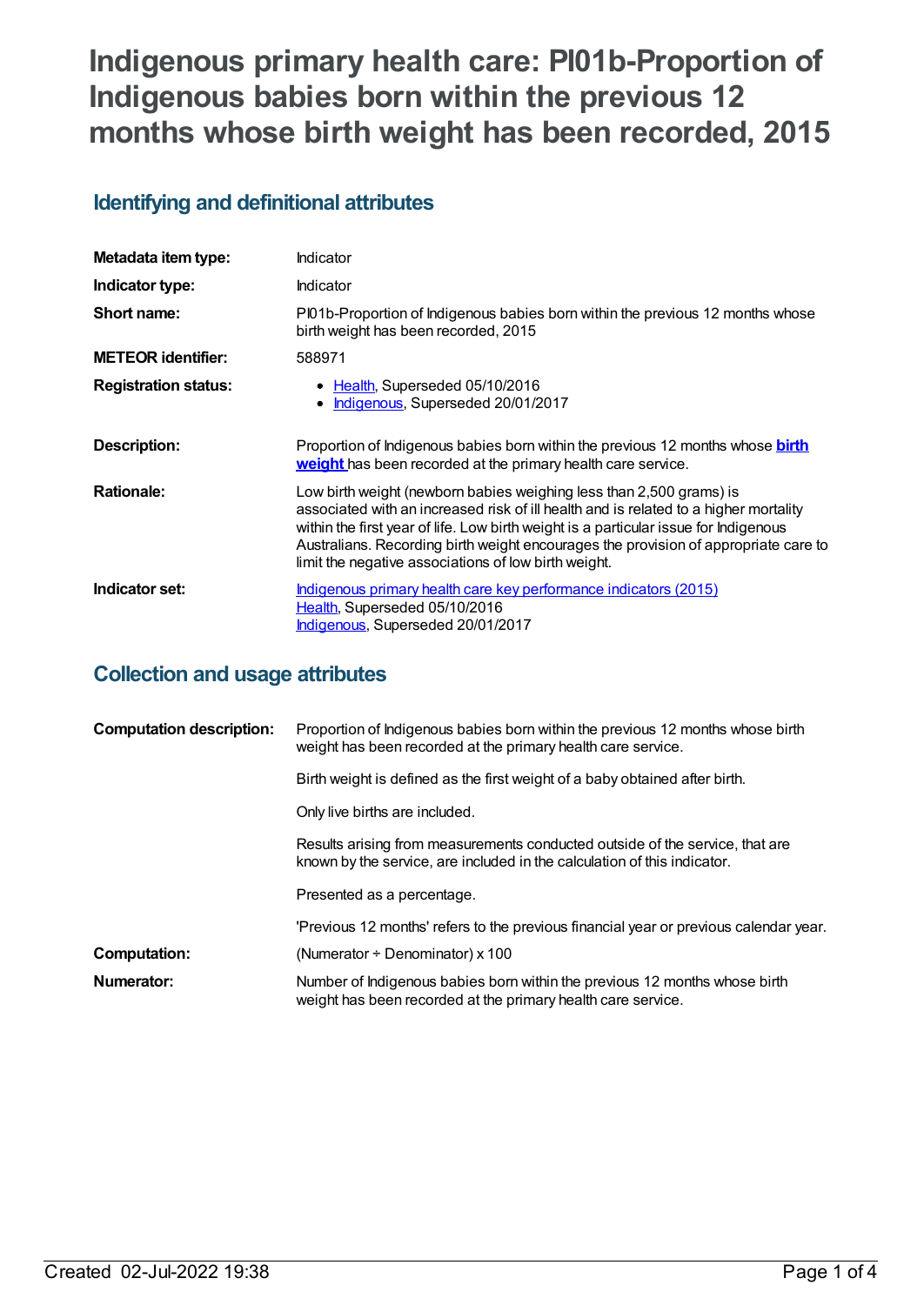[Birth—birth](https://meteor.aihw.gov.au/content/269949) status, code N

**Data Source**

[Indigenous](https://meteor.aihw.gov.au/content/430643) primary health care data collection

**NMDS / DSS**

[Indigenous](https://meteor.aihw.gov.au/content/585036) primary health care DSS 2015-17

**Guide for use**

Only live births are included.

#### **Data Element / Data Set**

[Person—Indigenous](https://meteor.aihw.gov.au/content/291036) status, code N

**Data Source**

[Indigenous](https://meteor.aihw.gov.au/content/430643) primary health care data collection

**NMDS / DSS**

[Indigenous](https://meteor.aihw.gov.au/content/585036) primary health care DSS 2015-17

**Guide for use**

The baby is considered Indigenous if one or both parents identify as Indigenous.

#### **Data Element / Data Set**

[Person—birth](https://meteor.aihw.gov.au/content/441701) weight recorded indicator, yes/no code N

**Data Source**

[Indigenous](https://meteor.aihw.gov.au/content/430643) primary health care data collection

**NMDS / DSS**

[Indigenous](https://meteor.aihw.gov.au/content/585036) primary health care DSS 2015-17

**Denominator:** Total number of Indigenous babies born within the previous 12 months who had a medical record at the primary health care service.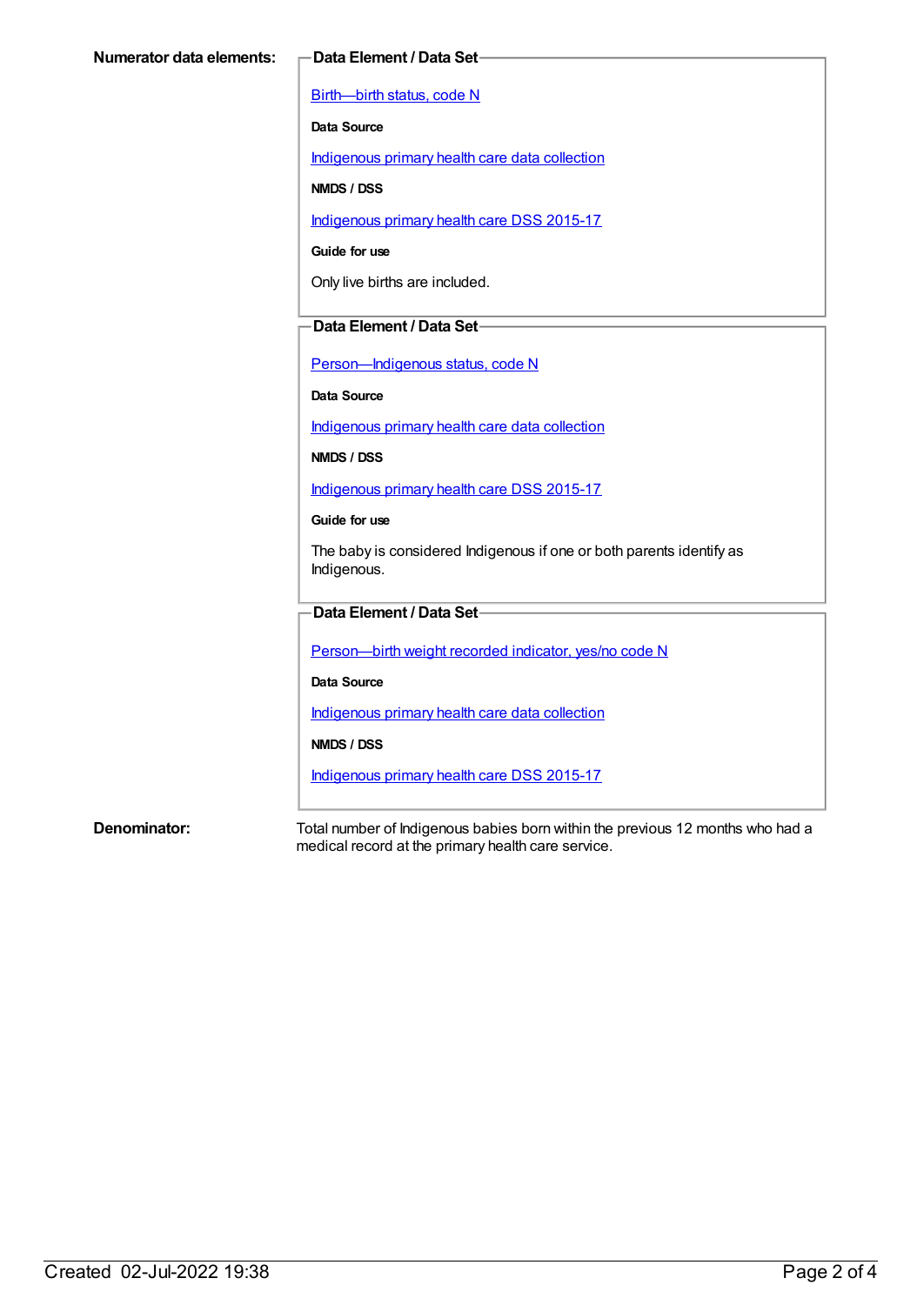| Denominator data<br>elements: | Data Element / Data Set-                                                            |  |
|-------------------------------|-------------------------------------------------------------------------------------|--|
|                               | Birth-birth status, code N                                                          |  |
|                               | <b>Data Source</b>                                                                  |  |
|                               | Indigenous primary health care data collection                                      |  |
|                               | NMDS / DSS                                                                          |  |
|                               | Indigenous primary health care DSS 2015-17                                          |  |
|                               | Guide for use                                                                       |  |
|                               | Only live births are included.                                                      |  |
|                               | Data Element / Data Set-                                                            |  |
|                               | Person-Indigenous status, code N                                                    |  |
|                               | <b>Data Source</b>                                                                  |  |
|                               | Indigenous primary health care data collection                                      |  |
|                               | NMDS / DSS                                                                          |  |
|                               | Indigenous primary health care DSS 2015-17                                          |  |
|                               | Guide for use                                                                       |  |
|                               |                                                                                     |  |
|                               | The baby is considered Indigenous if one or both parents identify as<br>Indigenous. |  |

#### **Representational attributes**

| <b>Representation class:</b> | Percentage |
|------------------------------|------------|
| Data type:                   | Real       |
| Unit of measure:             | Person     |

## **Indicator conceptual framework**

| <b>Framework and</b> | <b>Health Conditions</b> |
|----------------------|--------------------------|
| dimensions:          |                          |

#### **Data source attributes**

| Data sources: |
|---------------|
|               |

#### **Data sources: Data Source**

[Indigenous](https://meteor.aihw.gov.au/content/430643) primary health care data collection

**Frequency**

6 monthly

**Data custodian**

Australian Institute of Health and Welfare.

## **Source and reference attributes**

**Submitting organisation:** Australian Institute of Health and Welfare

Department of Health